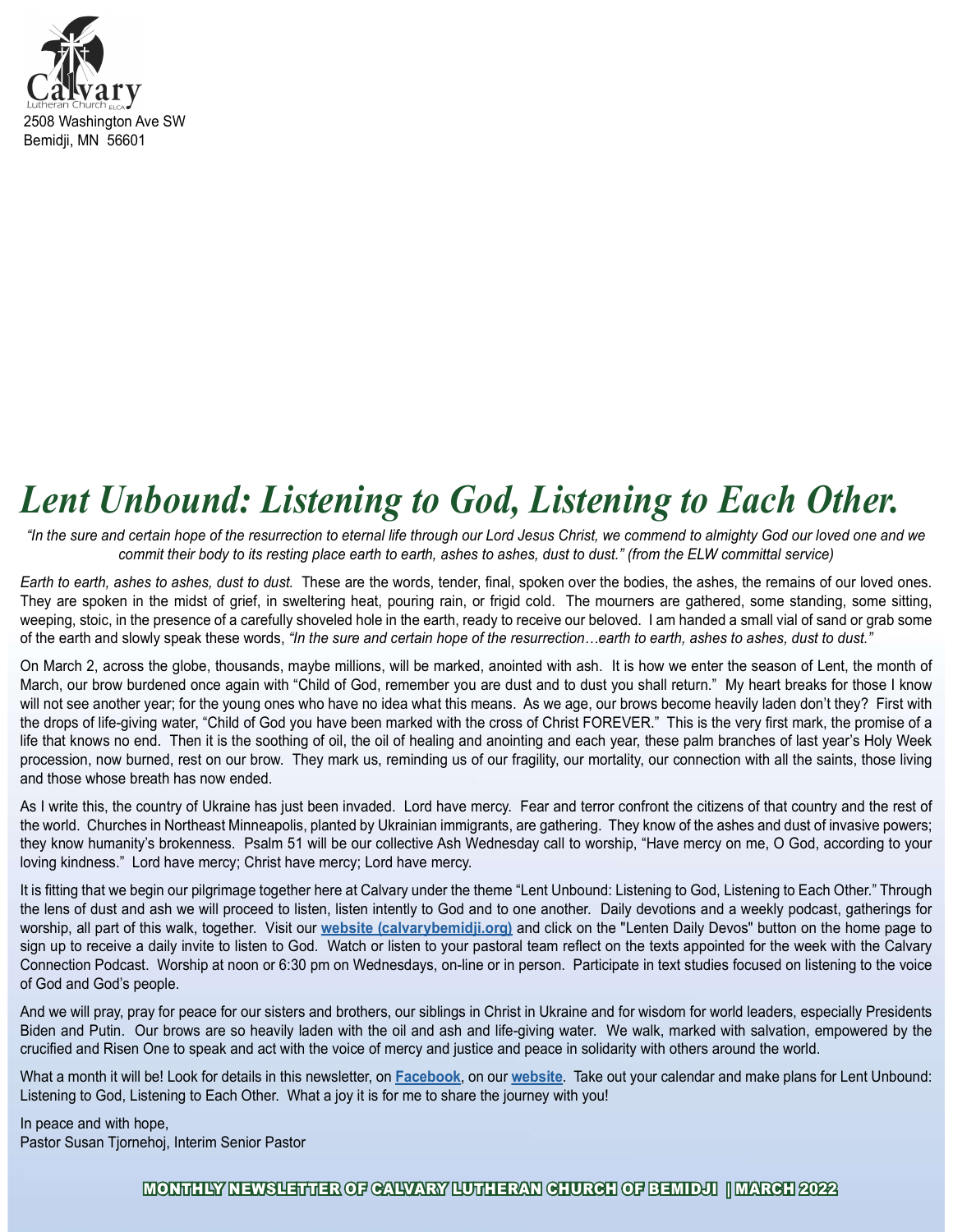## In Person Coffee Fellowship Returns!

All are welcome to join us between worship services for coffee fellowship! Beginning Sunday, March 6 we will again offer coffee fellowship. It's been a long two years without fellowship and we know that many of you have missed it (we have too)! For those worshipping online we will continue to offer Zoom coffee felllowship (see article on back page for details). We look forward to fellowshipping with you all!

## Ready, Set, Go! Calvary's Explore Team

The Explore Team is excited to be starting interviews with leaders in our local community. We are learning about the issues that leaders in our area are responding to and managing. We are seeing the many changes that have occurred in the past two years. We are noticing the changes in how we gather, communicate and work. Pastor Susan has challenged us to open our eyes and ears to what we are seeing around us.

This is the first stage of our process: listening to our neighbors. We have an ambitious timeline and hope to complete this part of our process before Ash Wednesday.

During Lent we will be taking time to listen to God and to one another. Of course we always want to be listening to God; this time is to be focused and intentional about our listening. How has our church changed in the past few years? How is God teaching us and calling us in 2022? How can we support and encourage one another?

Finally, as we celebrate Jesus defeating death and giving us new life at Easter, the Explore Team will be wrapping up the work we have been doing and presenting what we have learned to the congregation, knowing that God has blessed us with all that we need to move into the mission before us.

We encourage you to share your observations with the team by emailing at rebeccabsnyder@gmail.com or texting me at 218-308 emaning at repeccapshyder@gmail.com or lexting me at 216-306-<br>0815.

#### Youth Silent Auction WEDNESDAY, MARCH 16-SUNDAY, APRIL 3

Calvary's mission trip youth are working hard to provide the folks of Calvary's community with wonderful items on which to bid during the Youth Silent Auction. This year's Youth Auction will begin on Wednesday, March 16 and run through Sunday, April 3. Come see what they come up with and bid on some amazing items to help raise funds for Calvary mission trips! If you would like to donate an auction item, please bring it to the Calvary office to be registered by March 16. All proceeds go to support the missions of Calvary's youth!

## Calvary Connection Podcast Returns!

During Lent, listen in as your Calvary pastoral staff dives deep into conversation around the Lenten scripture texts. The podcast will be released each Tuesday, discussing the scripture set for the next day's Wednesday evening worship. Tune in to the podcast on Tuesday and come hear the text preached on Wednesday! Podcast episodes will be posted on our [website](https://www.calvarybemidji.org/), [YouTube](https://www.youtube.com/channel/UCCqUzuH_tvFObAZ3GZgl2aQ) channel, included in our weekly e-news, or wherever you get your podcasts.

## Lenten Worship Series

I am very excited to announce that I will be sharing a preaching series on Wednesdays throughout the season of Lent with the theme being Lent Unbound: Listening to God, Listening to Each Other. Throughout the season, we will tackle five different passages from both the Old and New Testament that focus on different aspects of intentional listening, which I believe will be quite relevant to the transition process Calvary is currently going through. As we look ahead to what kind of congregation we hope to be, as we prepare to call a new Senior Pastor, and as we cautiously re-emerge from two years of learning how to be church through a pandemic, it is listening to God's gentle, nudging voice and the needs of our neighbors that will help us grow and be the church that God has called us to be. I greatly anticipate encountering you at either the noon or 6:30 pm services, Wednesdays during Lent, and engaging in this listening practice with you all! Vicar Jami

March 9 - Luke 2:41-52; Psalm 61 - How Jesus models listening March 16 - 1 Samuel 3:1-21; Psalm 34 - Listening with each other for God's calling

March 23 - Acts 16:11-15; Psalm 5 - God empowers us to listen to the marginalized

**March 30** - Luke 10:38-41; Psalm 81 - Listening to God over distractions April 6 - Genesis 18:1-15; Psalm 95 - Listening through the impossible

Come join the journey to the cross with us. Sunday worship texts will continue to follow the narrative lectionary.

Ash Wednesday - worship with us at noon and/or 6:30 pm on Wednesday, March 2 (also available online)  $\sim$  imposition of ashes and Holy Communion

March  $6$  - John 11:1-44  $\sim$  Holy Communion & Anointing March 13 - John 13:1-17 ~ Holy Communion & Anointing **March 20** - John 18:12-27  $\sim$  Holy Communion & Anointing **March 27** - John 18:28-40  $\sim$  Holy Communion & Anointing

Pastor Susan will be sharing a daily devotional  $\int_{\mathcal{A}} \int_{\mathcal{A}}^{\mathcal{A}} m e^{i\omega t}$ throughout the Lenten season digging deeper<br>into our Wednesday worship/mentoring themes into our Wednesday worship/mentoring themes of "Listening to God, Listening to others." Visit our [website \(calvarybemidji.org\)](https://www.calvarybemidji.org/) and click Pr. Susan on the "Lenten Daily Devos" button on the Tiornchot home page to sign up to receive these daily devotional emails right to your inbox. Journey together with us through Lent!



## **Confirmation Lent Mentoring**

We are still looking for adults (especially men) to be in a mentoring relationship with our confirmation students on Wednesday nights for the season of Lent. Over the years mentoring has been a positive and uplifting experience for our confirmation youth and their mentors. Unfortunately we have been unable to offer mentoring for two years, so we are ready to begin again! Starting on Wednesday, March 2 through April 13, we will gather for worship at 6:30 pm, followed by about 15-20 minutes of one-on-one time discussing themes from worship, (discussion questions are provided). If interested or if you have any questions, please contact Kim Warren (kwarren@calvarybemidji.org) in the church office.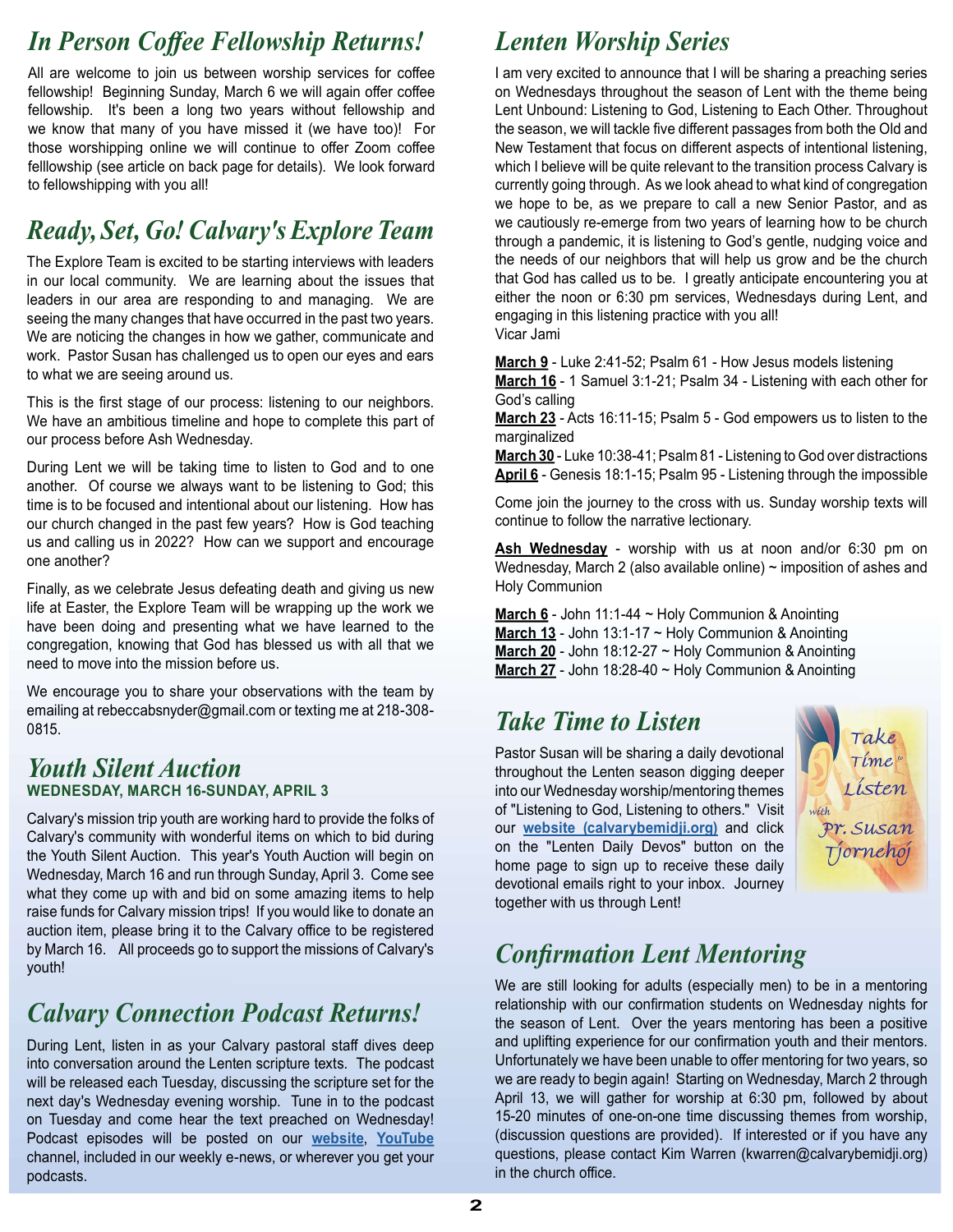#### 2ND OFFERING MINISTRY PARTNER ~ BEMIDJI COMMUNITY FOOD SHELF AS PART OF MINNESOTA FOODSHARE'S MARCH CAMPAIGN

Our Second Offering ministry partner for March is Minnesota food share! God cares about physical hunger as well as spiritual hunger. For that reason, Calvary continues to partner faithfully with the Bemidji Community Food Shelf. This month, we join food shelves, faith communities, businesses, and organizations across Minnesota in acting to end hunger and food insecurity. Minnesota's charitable food system (food shelves and food banks, meal programs, etc.) continues to run at capacity. Supporting government programs like SNAP ("food stamps") and creating a more just and equitable food system are integral parts of meeting the needs of food insecure households and working toward ending hunger in our communities.

Let's join together as followers of Christ in heeding his command to "Feed my sheep." Donations can be made through RebelGive by selecting "second offering," or by checks made out to Calvary Lutheran with **BEMIDJICO** "MN food share" in the memo line.



#### CALVARY'S 2ND OFFERING TREASURE CHEST

For God's Treasure Chest in March, we are collecting non-perishable food items for the Bemidji Community Food Shelf.

#### Food Shelf Volunteers Needed!

Calvary provides volunteers for the food shelf on the  $4<sup>th</sup>$  Wednesday of each month from approx. 8:45 am-12:15 pm. Seven volunteers are needed for each shift. The food shelf is also always looking for on-call volunteers to fill in throughout the month on Mondays, Wednesdays, and Fridays. If you're interested in volunteering either as a regular Calvary volunteer or an on-call volunteer, you can sign up on the kiosk in the narthex, contact Pr. Jeremiah (revholst@calvarybemidji.org), or speak with Jim and Diane Wahl.

#### Souper Study with Pastor Susan

Pastor Susan will be leading a Bible study on the scriptures that we are focusing us on Wednesdays during Lent. There will be two offerings: one after the noon Wednesday service and one before the 6:30 pm worship service starting at 5:30 pm in the fellowship hall. A light meal (soup,  $\bm{Davlight\,Saving\,Time}$ salad, bread) will be shared for those participating in the study.

#### Calvary Seniors' Group

Our former "Decades" group has started meeting again with a new name! Now called Calvary Seniors' Group they meet every 3<sup>rd</sup> Friday of the month, 12:00 noon at Giovanni's for lunch and socializing. The next meeting is Friday, March 18. Please join us if you can. If you have questions or would like to join, please contact Mary Froiland (froiland@ paulbunyan.net).

#### **GriefShare**

If you or someone you know is dealing with grief, GriefShare may be helpful for you! Erin Kossivi leads a GriefShare group at Calvary Thursday evenings at 6:00 pm in Room 1. If you have questions or would like more information, contact Erin at 813-417-7678. No preregistration is necessary, all are welcome to join in the conversation as we journey together. The current session will end Thursday, March 24 and a new session will begin this summer, date and time TBD.



[View this newsletter on the web and follow this link to see who to](https://files.ctctusercontent.com/80823a22101/17e4f80a-17d3-479e-9cdc-a48756878ba3.pdf?rdr=true)  wish a happy birthday this month!

## Calvary Happenings

A new and much requested section of our newsletter is here! This article featuring New Members, Deaths, and Baptisms will be updated monthly as another way we can stay informed of what is happening in our congregation.

- New Members: Brent & Tabi Steinmetz with children Mackenzie (16) and Alexis (8). Rev. Susan Tjornehoj & Dave Wangaard. Tom & Jet Sabol with child Gemma (9 months). Curt & Faye Anderson with children Curtis (10) and Rory (5).
- Baptisms: Gemma Marlynn Sabol on Sunday, January 9. Quinnly LaVerne Paasch on Sunday, February 13.
- Deaths: Nancy Gladen, January 18, 2022 and Gunter Brakner, January 31, 2022.

#### Theology Book Club

#### FINANCIAL REPORT 12 MONTH FISCAL YEAR – AUGUST 2021-JULY 2022

|                                | onion Committee Manymin Cabol On Canaay, Canaany<br>Quinnly LaVerne Paasch on Sunday, February 13.                                                                                                                                                                                                                              |                   |                                                            |  |
|--------------------------------|---------------------------------------------------------------------------------------------------------------------------------------------------------------------------------------------------------------------------------------------------------------------------------------------------------------------------------|-------------------|------------------------------------------------------------|--|
| $\bullet$<br>January 31, 2022. |                                                                                                                                                                                                                                                                                                                                 |                   | Deaths: Nancy Gladen, January 18, 2022 and Gunter Brakner, |  |
|                                | <b>Daylight Saving Time</b>                                                                                                                                                                                                                                                                                                     |                   |                                                            |  |
|                                | Don't forget to set your clocks ahead for Daylight Saving Time on<br>Sunday, March 13 at 2:00 am!                                                                                                                                                                                                                               |                   |                                                            |  |
|                                | <b>Theology Book Club</b>                                                                                                                                                                                                                                                                                                       |                   |                                                            |  |
|                                | Calvary's Theology book club continues reading and discussing<br>Where God Meets Man by Gerhard Forde. We gather on Zoom<br>the $2^{nd}$ and $4^{th}$ Thursday of each month from 7-8:30 pm. All are<br>welcome, let's explore our faith together! Contact Becky Bergquist<br>for more information at bergquistbecky@gmail.com. |                   |                                                            |  |
|                                | <b>FINANCIAL REPORT</b>                                                                                                                                                                                                                                                                                                         |                   |                                                            |  |
|                                | <b>12 MONTH FISCAL YEAR - AUGUST 2021-JULY 2022</b>                                                                                                                                                                                                                                                                             |                   |                                                            |  |
| <b>General Fund - January</b>  |                                                                                                                                                                                                                                                                                                                                 |                   |                                                            |  |
| <u>Income</u>                  | <b>Budgeted</b>                                                                                                                                                                                                                                                                                                                 | <b>YTD</b>        |                                                            |  |
| \$73,330<br><b>Expenses</b>    | \$102,288<br><b>Budgeted</b>                                                                                                                                                                                                                                                                                                    | \$625,304<br>YTD. |                                                            |  |
| \$76,636                       | \$103,359                                                                                                                                                                                                                                                                                                                       | \$490,933         |                                                            |  |
|                                | (General Income Y-T-D Includes Grants of \$133,397)                                                                                                                                                                                                                                                                             |                   |                                                            |  |
|                                | Cash, Receivables, & Savings                                                                                                                                                                                                                                                                                                    |                   | \$374,036                                                  |  |
|                                | January Ministry Partner: Churches United<br>\$1,778                                                                                                                                                                                                                                                                            |                   |                                                            |  |
|                                | \$53,807<br><b>Calvary Foundation Balance:</b>                                                                                                                                                                                                                                                                                  |                   |                                                            |  |
|                                | Offering needed each week to support the budget is \$15,000.                                                                                                                                                                                                                                                                    |                   |                                                            |  |